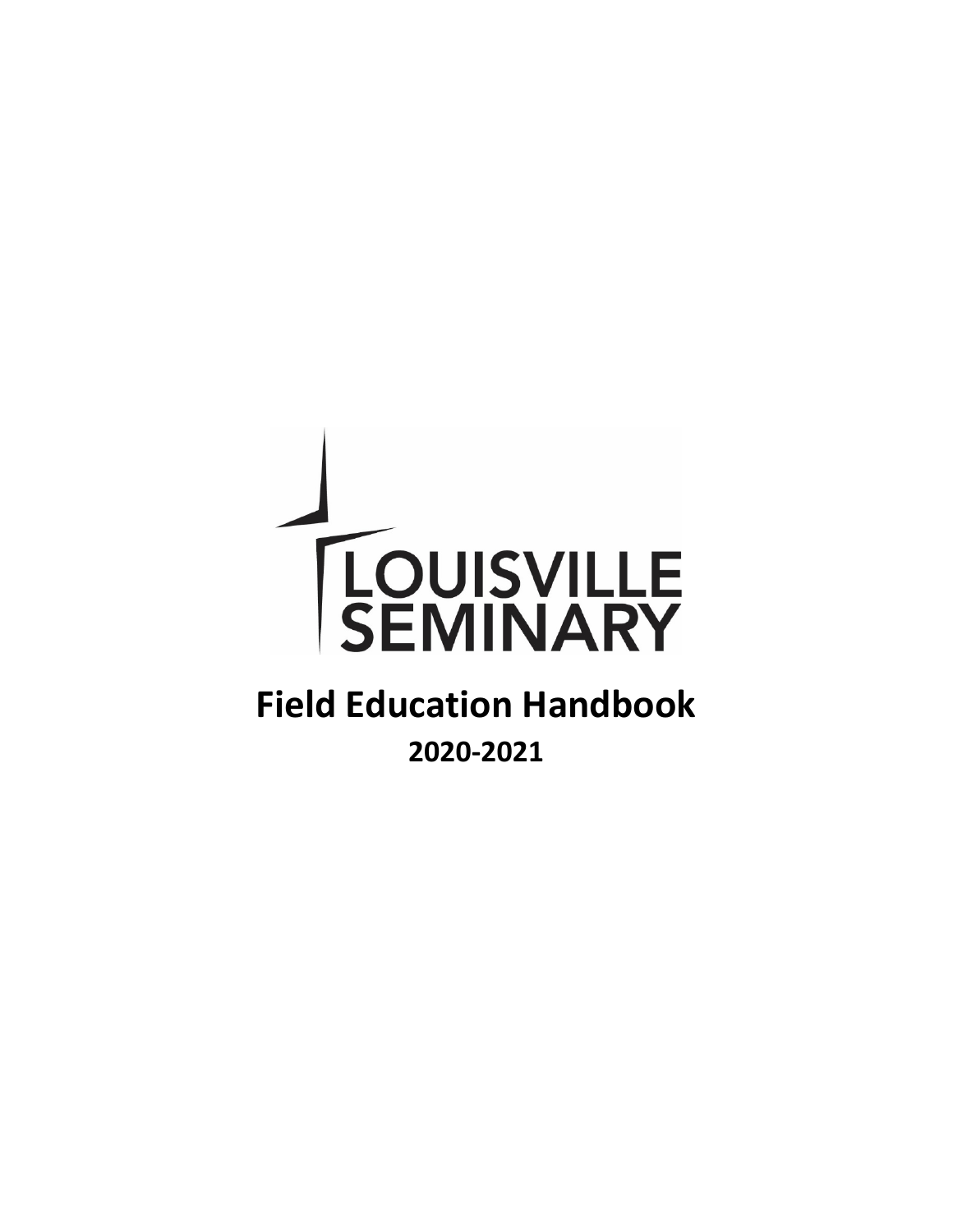The Field Education Office

#### **Marcus Hong,**

Director of Field Education Assistant Professor of Practical Theology Chapel Worship Coordinator [mhong@lpts.edu](mailto:mhong@lpts.edu)

**Laura March,** Administrative Secretary [lmarch@lpts.edu](mailto:lmarch@lpts.edu)

Office Phone 502-992-9382

\*\*\*Office Hours (Fall 2020, related to COVID19) Laura – on campus on Wednesday, 8:00am – 4:00pm, available by e-mail, ZOOM, and phone call during her regular office hours (see below) Marcus – on campus on Tuesday/Thursday, 9:00am-12:30pm

- Please remember to keep physically distanced and to wear a mask if visiting the office in person.

Office Hours (Regular) Monday – Thursday 8:00am – 12:00pm; LUNCH; 1:00pm – 4:00pm (Marcus also often stays until 5:30pm) Friday 8:00am – 12:00pm Closed all day on Fridays in the summer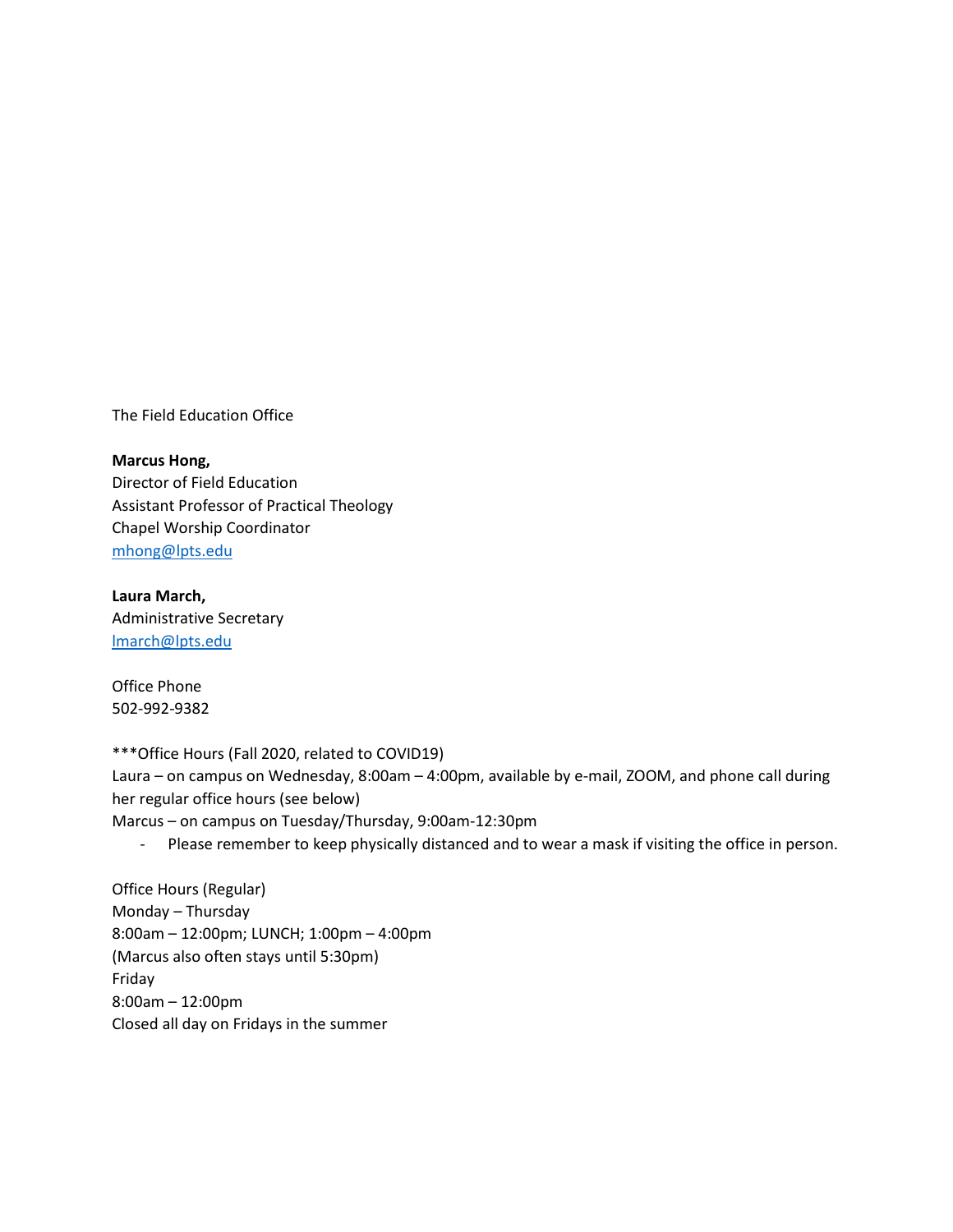## **Table of Contents**

| <b>Field Education Calendar</b>                                                  | 3  |
|----------------------------------------------------------------------------------|----|
| <b>Overview: Field Education at Louisville Presbyterian Theological Seminary</b> | 4  |
| Goals of the Program                                                             | 4  |
| Varieties of Field Experience                                                    | 4  |
| <b>Field Placement Procedures</b>                                                | 6  |
| Seeking to become a Field Education Placement (for supervisors)                  | 7  |
| Seeking a Field Education Placement (for students)                               | 7  |
| Supervision and Evaluation                                                       | 8  |
| <b>Nurturing Committee</b>                                                       | 8  |
| Paperwork Required of All Field Education Students                               | 8  |
| <b>Problems and Termination</b>                                                  | 9  |
| Confidentiality                                                                  | 9  |
| A Statement on Sexual Harassment and Field Education                             | 10 |
| <b>Specialized Field Education Policies</b>                                      | 11 |
| <b>Credit Awarded for Previous Ministry</b>                                      | 11 |
| <b>Clinical Pastoral Education</b>                                               | 12 |
| Summer Internship                                                                | 14 |
| Year-Long Internship                                                             | 16 |
| <b>Surviving Field Education Paperwork</b>                                       | 17 |
| <b>Field Education Tips</b>                                                      | 20 |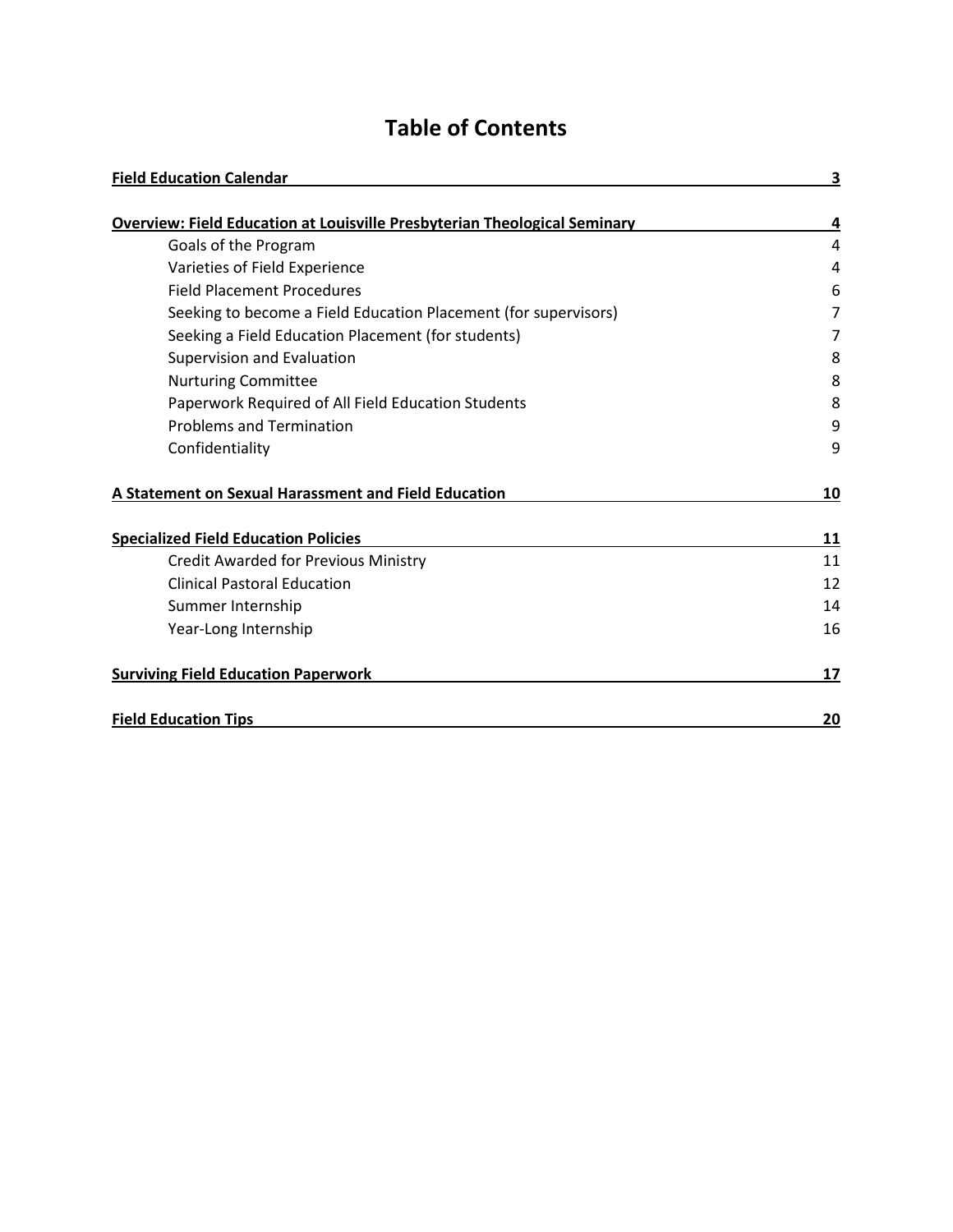# **Field Education Calendar 2020-2021**

| <b>Date</b>         | <b>Day</b>            | <b>Event</b>                                                         | <b>Time</b>          |  |  |  |  |  |  |  |
|---------------------|-----------------------|----------------------------------------------------------------------|----------------------|--|--|--|--|--|--|--|
| 2020                |                       |                                                                      |                      |  |  |  |  |  |  |  |
| <b>June 8</b>       | <b>Monday</b>         | <b>Summer Administrative Agreements and Learning Covenant Due</b>    |                      |  |  |  |  |  |  |  |
| Sept 8-11           |                       | ***New Supervisor Training - via ZOOM                                | <b>Various Times</b> |  |  |  |  |  |  |  |
| September           |                       | ***Nurturing Committee Training - via ZOOM, by appointment           |                      |  |  |  |  |  |  |  |
| <b>August 28</b>    | <b>Friday</b>         | <b>Summer Field Education Evaluations Due</b>                        |                      |  |  |  |  |  |  |  |
| September 13        | Sunday                | Field Education begins for Students in Congregational Placements     |                      |  |  |  |  |  |  |  |
| September 14        | Monday                | Field Education begins for Students in Agency Placements             |                      |  |  |  |  |  |  |  |
| <b>September 28</b> | <b>Wednesday</b>      | <b>Fall Administrative Agreement and Learning Covenant Due</b>       |                      |  |  |  |  |  |  |  |
| <b>September 30</b> | <b>Monday</b>         | Final Date to Submit "Previous Ministry Work Petition Form"          |                      |  |  |  |  |  |  |  |
| <b>October 7</b>    | <b>Wednesday</b>      | <b>CPE Application for Spring 2019 Due</b>                           |                      |  |  |  |  |  |  |  |
| <b>November 11</b>  | <b>Wednesday</b>      | <b>CPE Application for Summer 2019 Due</b>                           |                      |  |  |  |  |  |  |  |
| <b>December 2</b>   | <b>Wednesday</b>      | <b>Fall Field Education Evaluation Due</b>                           |                      |  |  |  |  |  |  |  |
| 2021                |                       |                                                                      |                      |  |  |  |  |  |  |  |
| <b>January 20</b>   | <b>Wednesday</b>      | <b>Spring Administrative Agreement and Learning Covenant Due</b>     |                      |  |  |  |  |  |  |  |
| <b>January 27</b>   | <b>Wednesday</b>      | <b>PCUSA Churches submit Paperwork for Spring Interviews</b>         |                      |  |  |  |  |  |  |  |
| <b>March 10</b>     | <b>Monday</b>         | <b>Updated Biographical Sketch Form Due</b>                          |                      |  |  |  |  |  |  |  |
| <b>March 22-24</b>  | Monday -<br>Wednesday | Signups for Spring Interviews with PCUSA Churches                    |                      |  |  |  |  |  |  |  |
| <b>March 29</b>     | <b>Monday</b>         | <b>CPE Applications for Fall 2021 Due</b>                            |                      |  |  |  |  |  |  |  |
| April 17            | Saturday              | ***Spring PC (USA) Congregational Interviews-                        |                      |  |  |  |  |  |  |  |
|                     |                       | -Orientation for Churches Schlegel 122 (begins at 9:00AM)            | 9:00AM-              |  |  |  |  |  |  |  |
|                     |                       | -Students Arrive at Field Education Office (9:30AM)                  | 3:30PM               |  |  |  |  |  |  |  |
| May 3               | Monday                | Notification of PCUSA Church Placements by email                     |                      |  |  |  |  |  |  |  |
| May 5               | <b>Wednesday</b>      | <b>Graduating Seniors - Field Education Grade emailed into Field</b> |                      |  |  |  |  |  |  |  |
|                     |                       | <b>Education Office</b>                                              |                      |  |  |  |  |  |  |  |
| May 9               | Sunday                | <b>Final Sunday for Congregational Placements</b>                    |                      |  |  |  |  |  |  |  |
| May 12              | <b>Wednesday</b>      | <b>Spring Field Education Evaluation Due</b>                         |                      |  |  |  |  |  |  |  |
| May 14              | Friday                | <b>Last Day of Field Education</b>                                   |                      |  |  |  |  |  |  |  |
| <b>May 21</b>       | <b>Wednesday</b>      | <b>Agencies Submit Paperwork for Fall 2020</b>                       |                      |  |  |  |  |  |  |  |
| June 2              | <b>Wednesday</b>      | <b>Summer Administrative Agreement and Learning Covenant Due</b>     |                      |  |  |  |  |  |  |  |

\*\*\***Dates Highlighted in Orange indicate Paperwork is Due**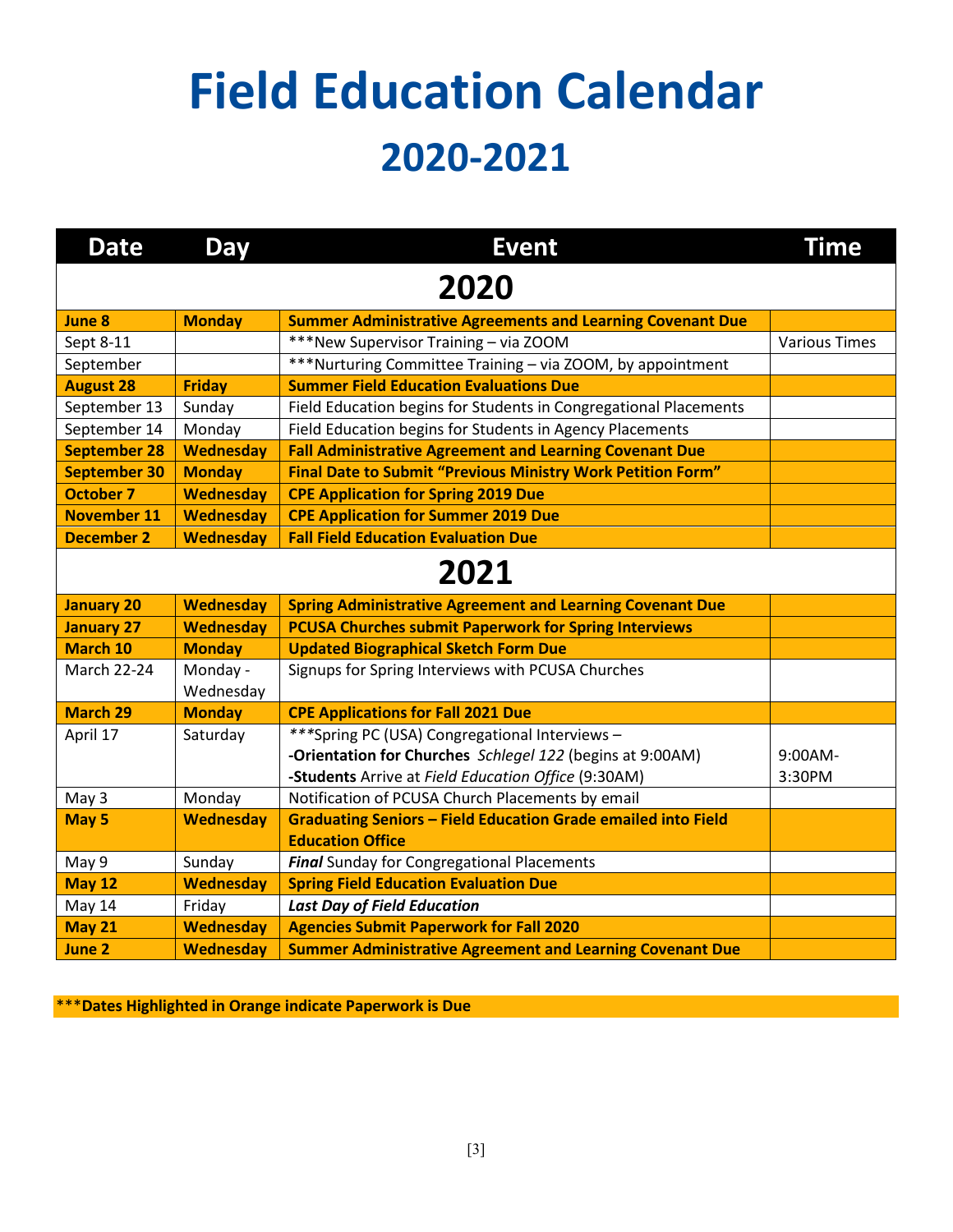### **Field Education at Louisville Presbyterian Theological Seminary**

#### **\*\*\*FIELD EDUCATION DURING COVID19\*\*\***

**As the Seminary works to provide educational experiences during the COVID19 global pandemic, the Field Education office will be in consistent communication with students, sites, and supervisors about the best way to complete their Field Education placements. Many aspects of ministry for congregations and organizations have been moved online, and students, sites and supervisors are encouraged to utilize virtual means of ministry when and where possible during the pandemic. If a student is not comfortable with participating in an aspect of ministry that may put them in physical or psychological danger during this pandemic, they should not be forced to engage in that aspect of ministry. The supervisor and student should consult with the Director of Field Education about any ministry activities about which they have questions or concerns. Communication is important, as each site, supervisor, and student bring unique gifts, experiences, and challenges into each placement situation. Because of this, the balance of online or in person ministry must be determined on a case by case basis. However, the physical, spiritual, and emotional health of everyone involved (including community members, the supervisor, the student, the students' loved ones, and the broader seminary community) should take precedence. Again, regular, honest and clear communication is key.**

### **Introduction**

Field Education is an integral part of preparation for ministry at Louisville Presbyterian Theological Seminary. Through supervised experiences in congregations and agencies, MDiv students have the opportunity to

- develop basic skills in the practice of ministry,
- clarify and focus the sense of call,
- discern specific gifts for ministry,
- integrate theology and theory with practical experience,
- develop pastoral identity and character,
- build a network of persons who can serve as references as the student seeks a first call and who can continue to be mentors during early years in ministry.

The importance of this dimension of theological education is reflected in the response to a questionnaire sent to all Louisville Seminary alumni/ae. They rate field education as the most important contributor to their competence in the practice of ministry.

### **Varieties of Field Experience**

For the MDiv degree program Louisville Seminary requires four (4) units of Field Education, two of which must be in a Congregation Placement. The other two units can be in an Agency Placement, another Congregational Placement, or a full time summer or a semester of CPE (Clinical Pastoral Education, a requirement of many church ordaining bodies). Field Education in both congregational and agency placements is an 34 week continuing experience, starting in early September and finishing in mid-May.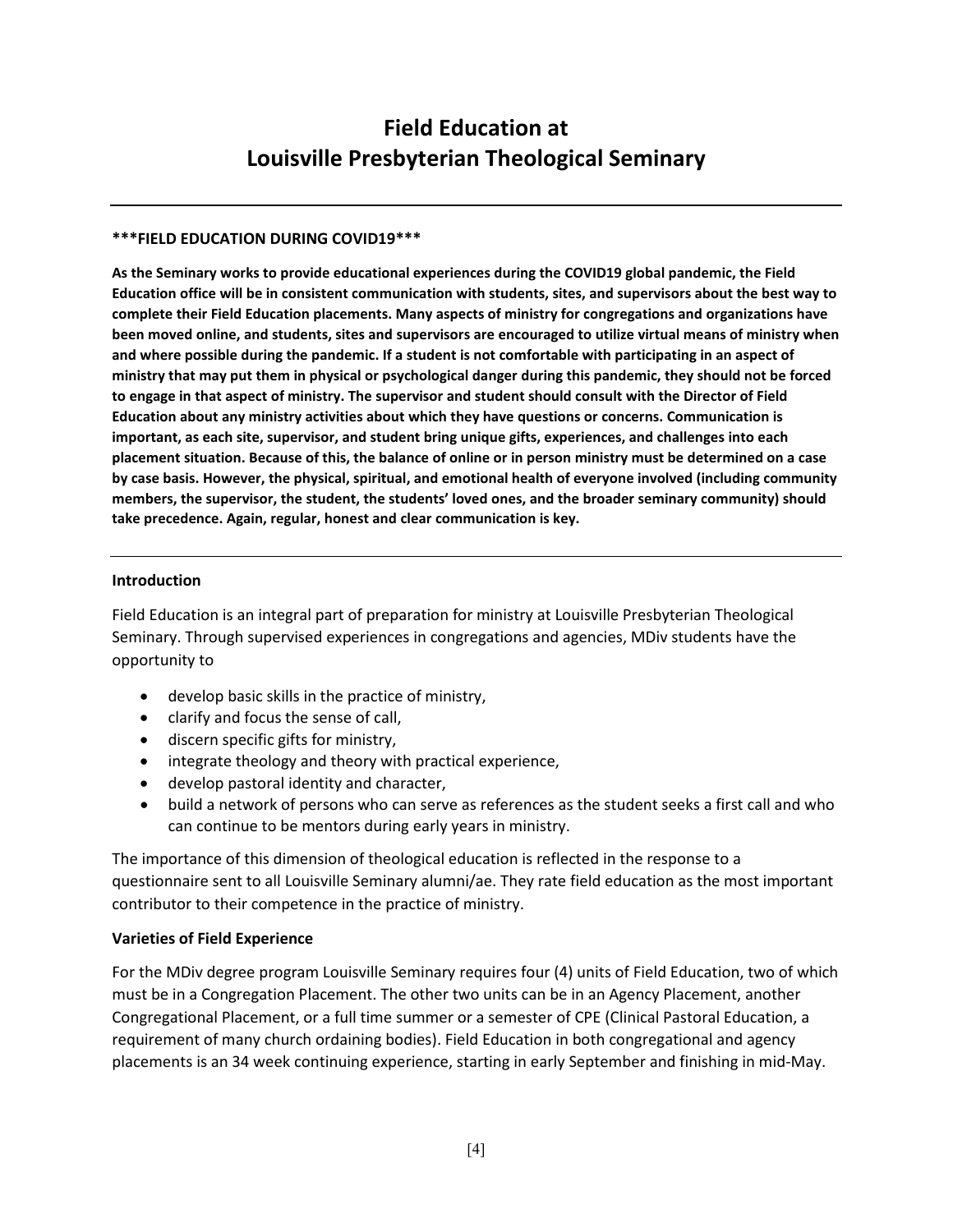Most students will postpone field education until their second and third years, to concentrate on academic work the first year. However, while not required, some first year students might want to consider an Agency Placement, in order to explore different areas of ministry. Congregational placements are reserved for second and third year students who have completed certain biblical and theological courses.

Sixteen hours of work each week for seventeen weeks (a little over one semester, including research and study week) is required for a unit of field education. Full time work for ten weeks in the summer gives two units of field education. A stipend is provided for approved agency and congregational field education positions. If the congregation or agency is unable to pay the full stipend, the seminary may provide a stipend subsidy. If a student continues for a second year at the same site, the congregation or agency is responsible for the stipend payment. No stipends are paid for Clinical Pastoral Education, however the Seminary will pay a local supervision fee for the first unit of CPE only. If a student chooses to take a unit of CPE outside of Louisville, the seminary will pay the unit/tuition fee of that unit up to the amount of the current local supervision fee for the first unit of CPE only. The seminary will not pay application or interview fees for CPE. (See, "Policy on Clinical Pastoral Education")

Students may not do two field education experiences concurrently. This would be the equivalent of a 30 hour work week, limiting time for required academic work. It would also undermine the depth of practical experience gained by engaging in field education over a significant length of time, normally a two-year period, or one year and one intensive summer experience.

Students at Louisville Seminary will find a wide variety of opportunities for field education, including positions in a variety of congregations and agencies.

**Congregational Staff Positions:** Field Education in a church setting is provided for the student in a congregation where there is a pastor who covenants to be trained in supervision. The congregational position provides experience in a broad range of pastoral work including worship leadership, preaching, pastoral care, mission, Christian education, youth, and administration. Because such positions require biblical, theological, and pastoral understandings, these positions are open only to second and third year students.

**Congregational Supply Positions:** A few third-year students who have completed a congregational placement may serve as student supply pastor of a small congregation for 20 hours a week. Supervision is provided by an experienced pastor or group supervision provided by the seminary. Students must have the permission of their Faculty Advisor and the Director of Field Education to enroll for more than 10.5 hours of academic work.

Students who currently serve as full or part-time pastors in a congregation are required to engage in a year of field education with supervision. Their current place of ministry may be used as the site for their required congregational placement. They will be required to work with an individual supervisor provided by their denomination or in group or individual supervision with a supervisor provided by the seminary. After successfully completing the two units of supervised congregational Field Education placement, the student may apply for two additional field education units for previous ministry experience. **See, "Policy on Credit Awarded for Previous Ministry Experience."**

**Agency Placements:** Students work in various agencies such as retirement and nursing facilities, social agencies, and social issue related ministries. A limited number of placements are available with the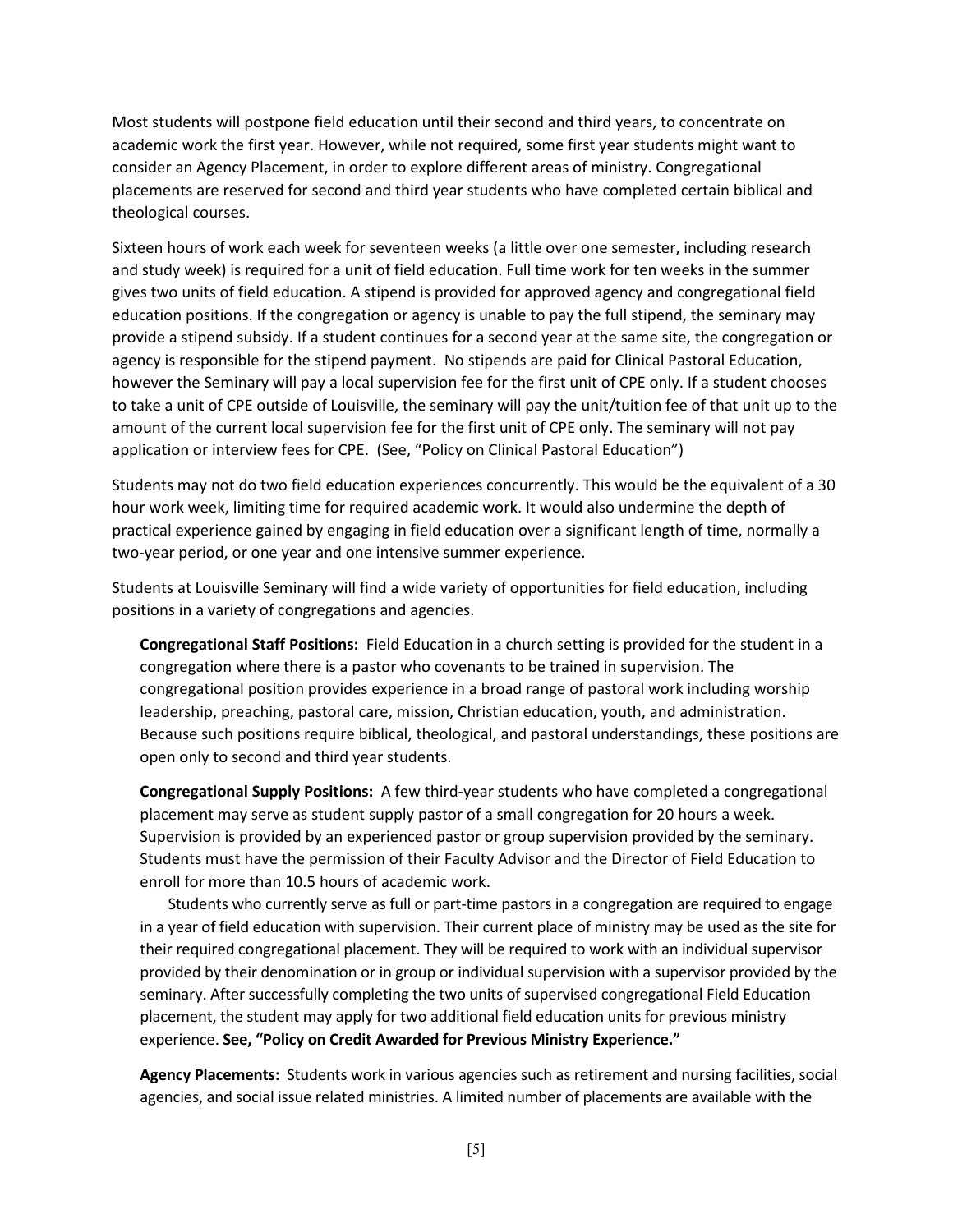Presbyterian Church (U.S.A.) Center where students work in various divisions and program agencies and gain a national perspective through working with experienced servants of the church. Select oncampus employment positions can be converted into agency placements with approval of the Director of Field Education.

**Clinical Pastoral Education:** CPE provides another category of field experience. The Field Education office strongly recommends that each student take advantage of the opportunity for a unit of Clinical Pastoral Education at some point during the seminary career. This training facilitates the clarification of pastoral identity and the development of skills for ministry in times of personal crisis. CPE is not a requirement of Louisville Seminary for the Mdiv degree, but it is a requirement of many church denominations and traditions, including the Presbyterian Church (U.S.A.) and the United Methodist Church.

**Internships:** For students who wish to enter a one year, full time internship, the Field Education Office provides information on congregations and agencies qualified to work with a student. The internship is open to students who have satisfactorily completed three semesters of academic work and two units of field experience. In addition, a three (3) credit independent study must be completed during the internship. Upon returning from such an intensive experience, students usually find themselves highly motivated for the remainder of their academic preparation. They are also guided by a clearer understanding of areas in which they need to do further work.

#### **Field Placement Procedures**

The Field Education Office works to develop specific programs of field training to fit the unique interests and needs of students. An initial required interview with the Director of Field Education is a key component in the placement process. This time is designed for students to begin naming their goals and expectations for field education and becoming aware of the need for thoughtful scheduling of field education experiences. Students are encouraged to visit sites to explore whether they will meet their needs.

All students are required to submit a brief Biographical Sketch Form; this is made available to congregations and agencies in which the student is interested. Conversation between supervisor and student begins this way.

**Congregational Placements:** All students are required to indicate their intention to undertake a congregational placement the January before the first semester of said placement. Interviews for Presbyterian students in congregational placements are normally held on a Saturday in April. Congregations that are approved field education sites send an interview team to the Seminary for interviews with as many as four students. In like manner, students may select four sites with which they wish to interview. Upon completion of these interviews, the Field Education Office makes assignments for placement. The office seeks to match the abilities of students and the needs of a given field, to honor the preferences of both fields and students, to provide a satisfactory placement for the maximum number of students and fields, and to give a preference to those students who have not completed field education requirements.

Students from other denominations are required to meet with the Director in the January before the first semester of their congregational placement. For those already serving in a congregational setting, if their ministry work is guaranteed for the next academic year, their current ministry site can serve as their congregational placement. For those who need to find a placement, a suitable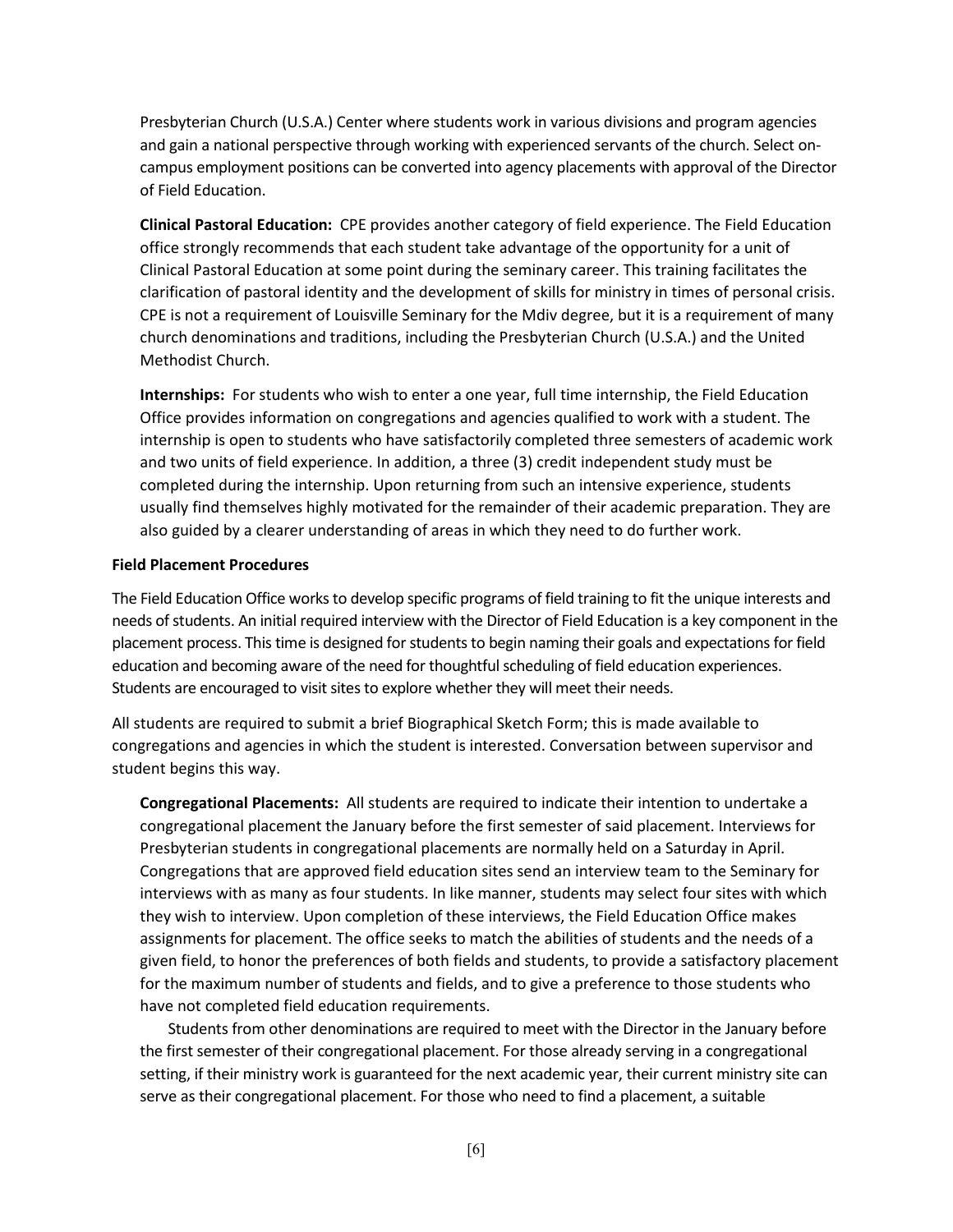placement will be found in collaboration with the Director. Ordinarily, this involves visiting potential placements sites and interviewing with the potential site supervisor. Field Education units can be earned only in placements that are approved by the Field Education Office."

**Agency Placements:** Agencies that have a history of working with students submit a description of the agency, a vitae of the supervisor, and a position description. These are available to new and returning students. Students who are interested in a specific agency or area of ministry are encouraged to talk to the Director who will recommend agencies that meet the student's learning goals and the seminary's criteria for supervision. The Office of Field Education will arrange on- site interviews with these agencies.

In both congregational and agency placements, the Seminary cannot guarantee placement, since the final decision rests with the employing institution. The Seminary does, however, provide a wide range of interview opportunities for each student and ensures that each church and agency participating in the program follows Equal Employment Opportunity (EEO) guidelines.

### **Seeking to Become a Field Education Site**

Agencies and Congregations seeking to become field education sites are required to interview with the Director of Field Education.

### *To become an approved site, the site must:*

- o Provide a theologically trained supervisor *or* a supervisor supplemented by a person who can engage in theological reflection with the student. Any supervisor must undergo New Supervising Training.
- o Offer a context for learning and serving that meets the student's educational, professional, and personal goals, as well as the needs of the site.
- o If in a congregational setting, convene a Nurturing Committee comprised of lay people who are able to give meaningful feedback on the student's ministry. The Nurturing Committee must attend a training session.
- o Complete all paperwork in a timely manner, including the three site application documents before the placement begins – a) Ministry Site Information Form, b) Supervisor Covenant, c) Stipend Agreement – and the evaluative documents during the placement – a) Administrative Agreement and Learning Covenant, b) Evaluation, and c) if appropriate, Nurturing Committee Evaluation.

### **Seeking a Field Education Placement**

Students seeking a placement must interview with the Director of Field Education and complete:

- 1. A Biographical Sketch Form
- 2. The Sexual Misconduct Form

Students must also complete a Field Education Registration form two weeks before each semester of Field Education. All of these forms are found on the Louisville Seminary website.

#### *The supervisor must:*

- o Possess an MDiv or equivalent degree approved by their denomination, or, in the case of agency or on-campus placements, an appropriate professional certification.
- o Have been in ministry for three years and on-site for one year (unless under special exemption in conversation with the Director of Field Education).
- o Attend New Supervisor Training.
- o Complete all paperwork in a timely manner.
- o When invited, make every effort to attend classroom or workshop sessions that help students integrate their classroom and field site learning experiences.
- o Participate in periodic programs to enhance supervisory skills.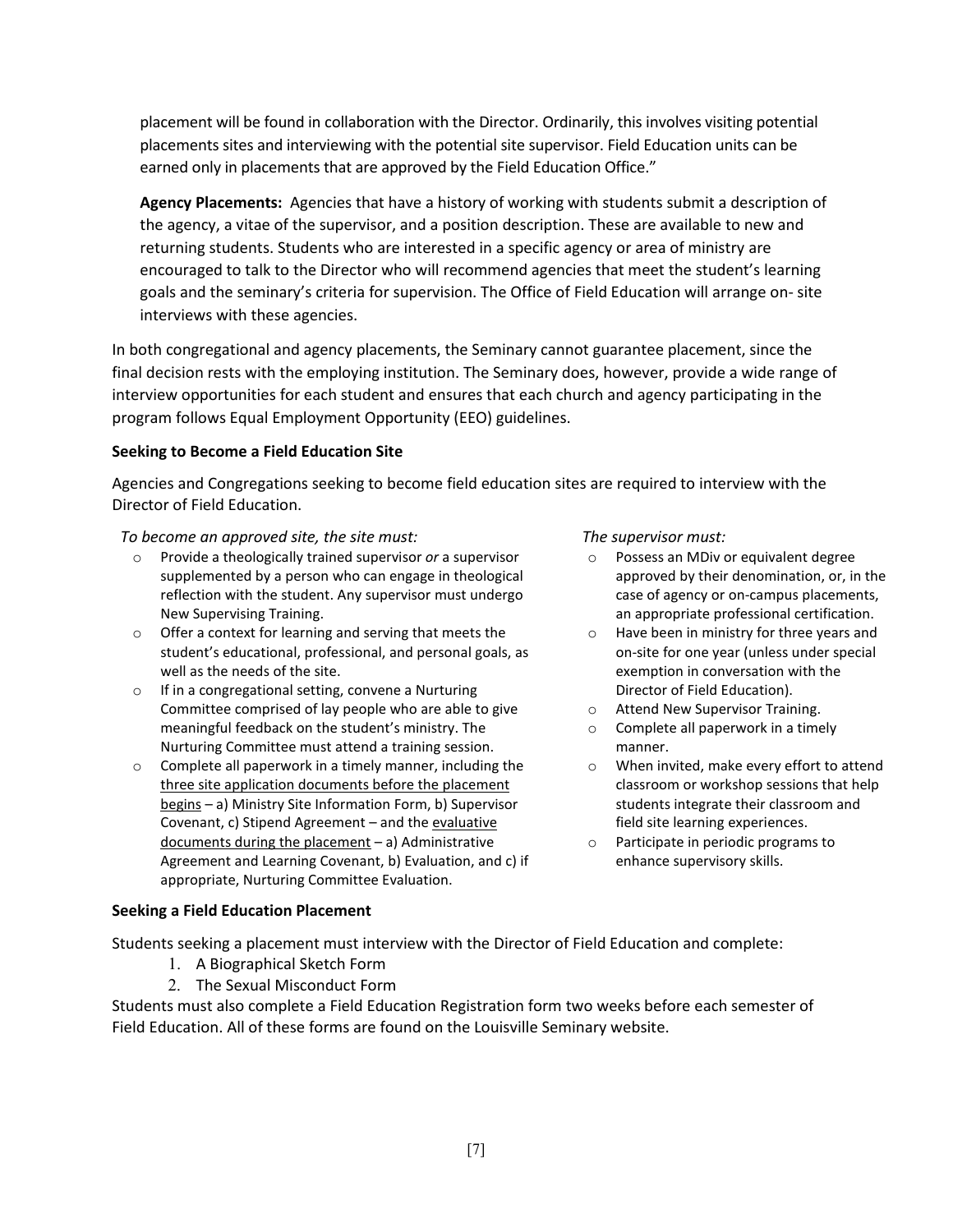### **Supervision and Evaluation**

The Field Education Supervisor is a vital resource for students. In the weekly supervisory conference with these practicing professionals, the student reflects upon concrete segments of his or her work and engages in planning for future learning. Because of the importance of the Field Education Supervisor's role, the Director of Field Education offers training annually for new supervisors and continuing education through the Supervisory Studies Program.

The Seminary depends upon the Field Education Supervisor to provide on-going feedback to the student and to work with the student in an evaluation at the end of each unit of training (Note: this is not applicable to CPE or full-time internship placements, which operate on a different evaluation schedule). This process begins at the start of the unit as the student and supervisor together establish a Learning Covenant, clarify areas of responsibility and set criteria for evaluation. A copy of the final evaluation is normally shared with the student's faculty advisor and the appropriate governing body of the denomination to which the student is related. The Director of Field Education is available for consultation in the event that problems arise in relation to the student's work. With early negotiation, serious problems can often be averted.

### **Nurturing Committee**

During Field Education congregational placements students learn to partner with church laity by the establishment of a Nurturing Committee. Persons on the interview team and/or others who work closely with the student may constitute such a group. Nurturing committees are encouraged to meet monthly to every six weeks, to provide helpful input for the student and can help students learn to partner with church members. Ordinarily the supervisor does not participate in the Nurturing Committee meetings. Such a circle of congregational members can offer the "view from the pew" which is indispensable to the practice of ministry. Each fall the Director of Field Education offers a training session for Nurturing Committees.

In December and May, Nurturing Committees are asked to submit an evaluation of the student from their perspective. These are included with the student's full evaluation and sent to the student's ordaining body to help that group assess the student's readiness for ministry.

### **Paperwork Required of all Field Education Students**

Students must complete and submit the following during Field Education placements, except for those in CPE, who must submit a Field Education Registration Form and their CPE Evaluation.

- 1. Brief Biographical Sketch.
- 2. Field Education Registration Form due two weeks before the beginning of each semester a student engages in Field Education. Without the form the registrar cannot place field education on the transcript.
- 3. Administrative Agreement and Learning Covenant due the third week in September and the third week in January. Due dates are listed in the "Field Education Calendar."
- 4. Student and Supervisor Evaluation Forms due the last week of the fall semester and the last week of the spring semester. Due dates are listed in the "Field Education Calendar."
- 5. Lay Committee Evaluation Forms are included with the student and supervisor evaluations in congregational placements.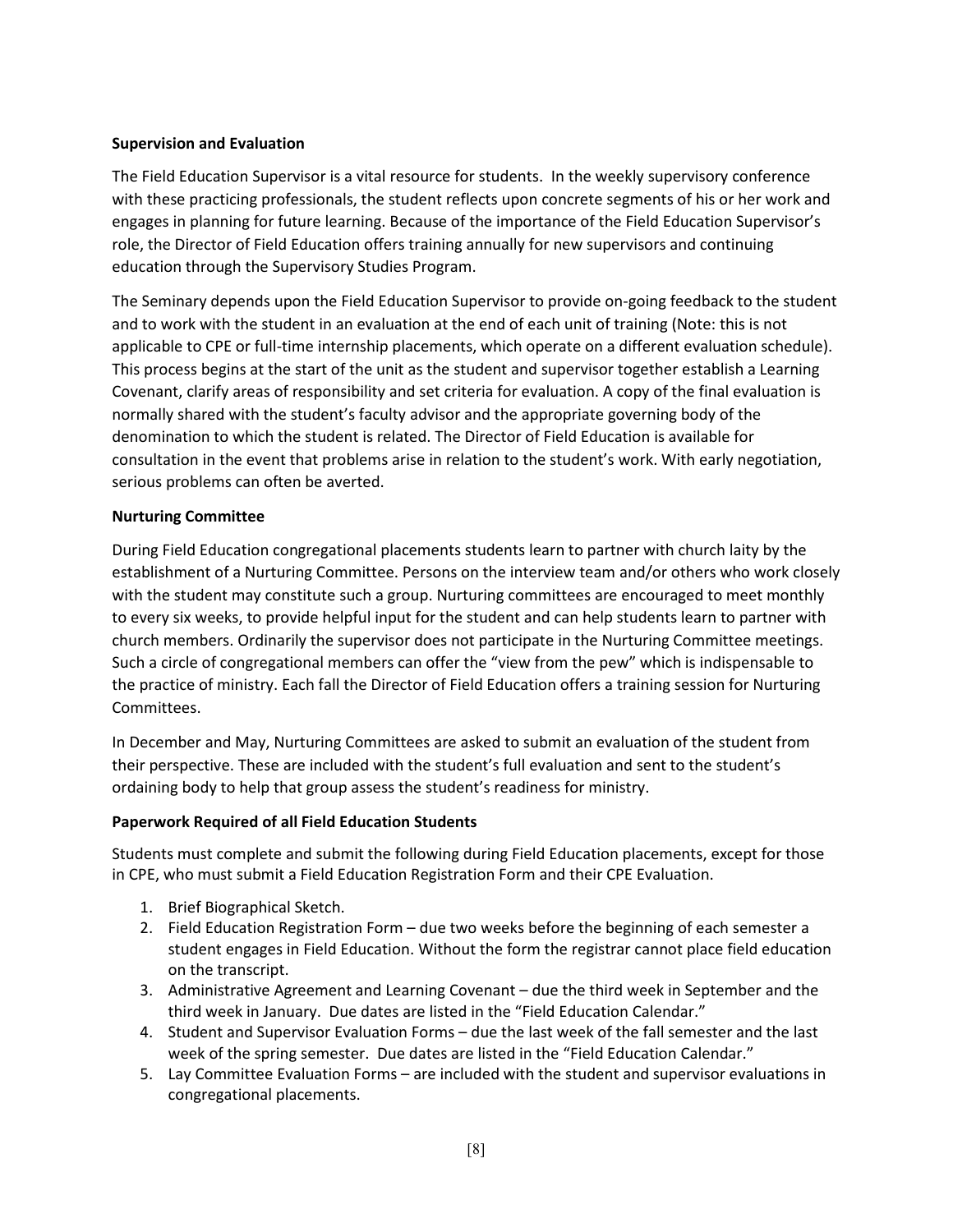All of the above forms are available on the field education section of the seminary website. Due dates for required Field Education paperwork are listed on the Field Education Calendar for the year, which is published on the Seminary website. Students and supervisors are strongly encouraged to consult this calendar regularly for important dates and deadlines.

If the submission of the required semester Evaluation Form and other required work exceeds the deadline by more than two weeks, the student will automatically receive a failing grade for that semester of Field Education. A student receiving two failing grades in Field Education is terminated as an Mdiv degree candidate. Extensions may be granted for doctor certified medical reasons or for other extenuating circumstances, if approved by the Director of Field Education or the Dean of the Seminary. Persistent tardiness in the submission of required paperwork may be noted in the Director's attached comments on the semester Evaluation Form.

When a student's evaluation for a unit of field education is marginal or failing, a conference with the Field Education Director is mandatory. A student receiving two failing evaluations is terminated as an Mdiv degree candidate.

Students on academic probation are not permitted to participate in a field education placement. Their emphasis is to be on academic course work until the grade point average is raised to an acceptable level.

Field Education records for each student, including all evaluations, are kept for ten years in the archives of the seminary. At the end of the ten year period the records are shredded.

### **Problems and Termination**

After a placement has begun, the Director of Field Education is available to discuss any questions with students and/or supervisors. If problems arise that have not been resolved (or that cannot be discussed) with the supervisor, the student should consult the Director immediately for assistance and support. Unfortunately some placements turn out to be an unsatisfactory match and need to be terminated in the best interests of all parties. If the placement is unworkable, it can be terminated before the end of the established agreement period. If this is necessary, a conference with the student, the supervisor and the Director is required. Depending upon the circumstances, the student may or may not receive credit for the work that has been completed up to that point

### **Confidentiality**

No part of a student's field education record is released without signed permission from the student. At the beginning of each field education placement, on the Field Education Registration form, students are asked to sign a statement that evaluations may be released to their ordaining body.

The Field Education Office seeks to maintain rigorous standards of confidentiality in matters of student evaluation. The office is never unlocked when unattended, and student Field Education files are kept in locked filing cabinets to which the only persons with access are the Director and the Administrative Secretary of the Field Education Office. Evaluation papers can be shared only with the President, the Dean of the Faculty, the Faculty Advisor, and the denomination representatives involved in the student's ordination process. CPE evaluations are shared only with denominational authorities.

**Updated August 2020**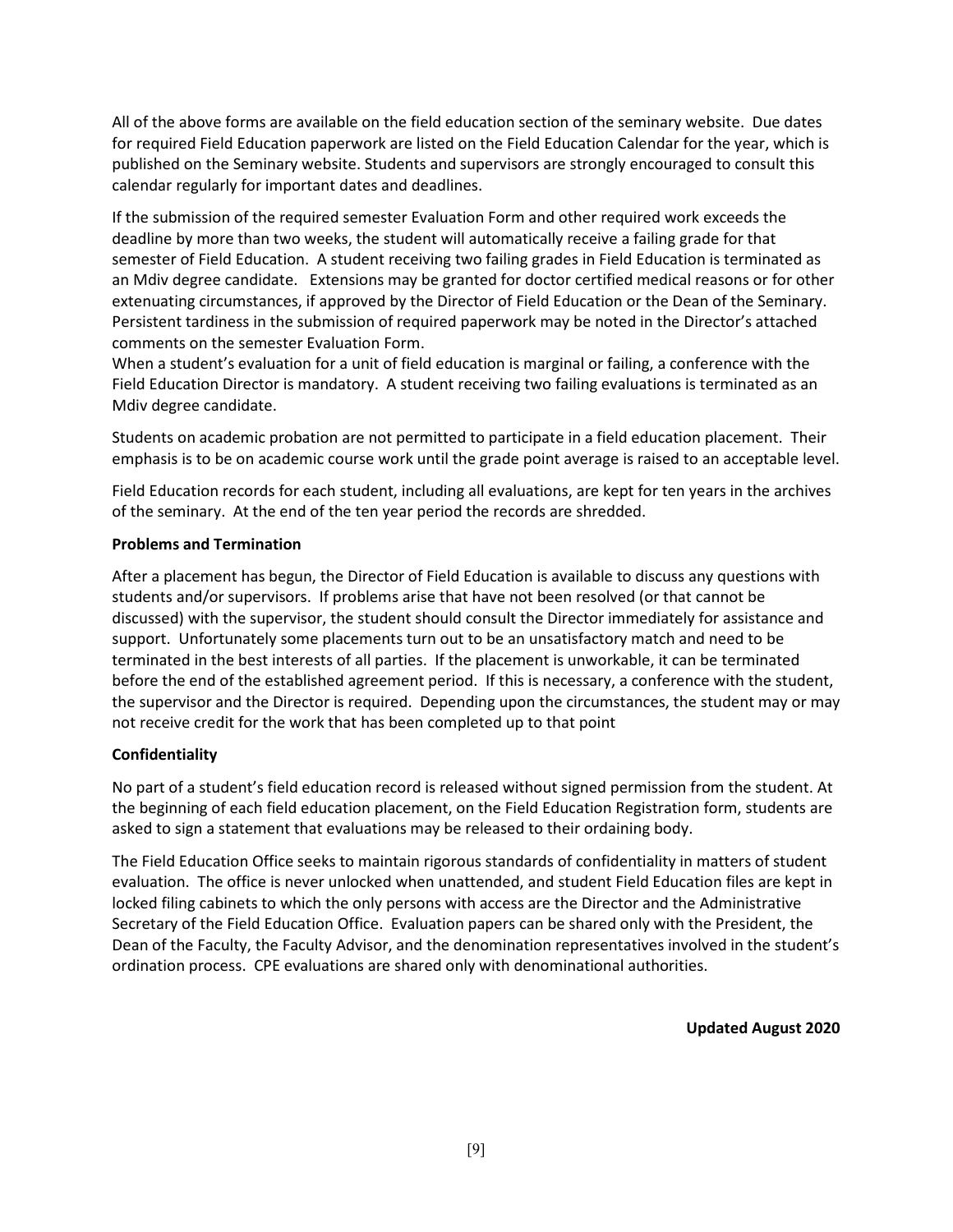### **Statement on Sexual Harassment and Field Education**

- **Preamble:** We in theological education at Louisville Presbyterian Theological Seminary are committed to making our seminary and our churches and other field education settings safe places for all persons.
- **Definitions:** Unwelcome sexual advances, requests for sexual favors, and other verbal or physical conduct of a sexual nature constitute sexual harassment when
	- 1. Submission of such conduct is made either explicitly or implicitly a term or condition of an individual's employment or a factor in the evaluation or grade determination of a student's work;
	- 2. Submission to or rejection of such conduct by an individual is used as the basis for employment decisions that affect that person or as a factor in the evaluation or grade determination of a student's work; or
	- 3. Such conduct has the purpose or effect of unreasonably interfering with an individual's work or learning performance or creating an intimidating, hostile, or offensive working or learning environment.

In Supervised Field Education, it is necessary to maintain boundaries in order to avoid role confusion. Many supervisory relationships become the basis of genuine collegial friendship; however, the bringing of sexual behavior, whether verbal or physical, into the supervisory relationship is clearly inappropriate due to the unequal status of the participants. At the same time, it is our hope that students and supervisors will develop a sufficiently trusting relationship so that dialogue about these kinds of issues might take place in supervision.

Both students and supervisors are responsible to Louisville Seminary as well as to their various congregations and denominations for their behavior in this area. Since the student is serving in the congregation as a pastoral intern, the expectation of appropriate personal behavior rests with the student. During the tenure of the student's field education placement, it is the policy of the Office of Field Education and Louisville Presbyterian Theological Seminary that a sexual relationships within the congregation or supervisory setting is incompatible with established ministerial ethics. Furthermore, field education students are expected to maintain appropriate pastoral behavior in conformity with school and/or congregational-denominational or agency guidelines.

Allegations of actions that violate these guidelines should come to the Director of Field Education and will be handled in accordance with the policies and procedures of the Seminary, where applicable. Students may also have recourse to or be subject to the policies and procedures of the field education setting and their denominations.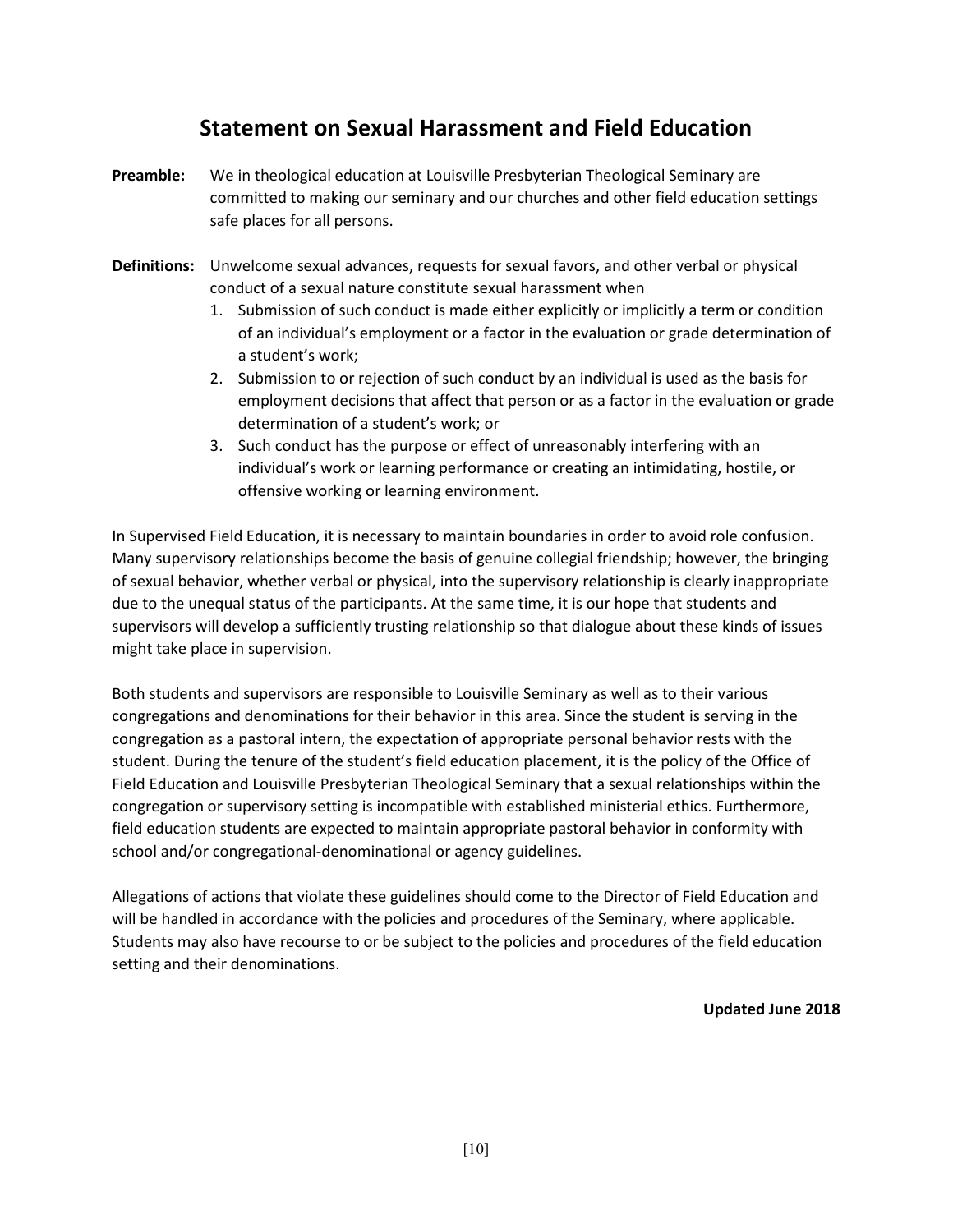### **Policy on Credit Awarded for Previous Ministry Experience**

Master of Divinity students should recognize that field education during their seminary career is considered a vital part of their overall theological education and preparation for ministry. This is in keeping with Louisville Seminary's commitment to the integration of academic study and contextual learning in theological education.

At the same time, Louisville Seminary recognizes that many students enter the M.Div. degree program with significant previous professional ministry experience. In such cases, upon the successful completion of the required year of field education in a congregational setting, students may be granted up to two additional units of credit in field education for previous ministry experience, upon approval of the Director of Field Education. Students seeking field education credit for previous ministry experience must complete the Previous Ministry Work Petition Form and submit the completed form **no later than October 1 of their senior year**.

The following guidelines help to determine whether previous ministry experiences may qualify for field education credit:

- Previous professional ministry experiences were done full-time for a calendar year or more, prior to matriculation. Full-time normally means no less than 40 hours a week.
- Qualifying experiences are not required to be paid full-time positions; however, past supervisors will need to verify the full-time nature of the ministry (see Petition Form).
- Ministry work as a licensed or ordained minister under appointment or call prior to matriculation may also qualify as previous ministry experience for purposes of this policy.
- Qualifying experiences normally entail face-to-face, more traditionally defined ministries in the life of the church and would exclude primarily administrative functions (e.g., church secretary, bookkeeper, facilities manager).

Students who are considering this option for field education credit and who have questions about the process and the guidelines are encouraged to speak to the Director of Field Education before filing their petition.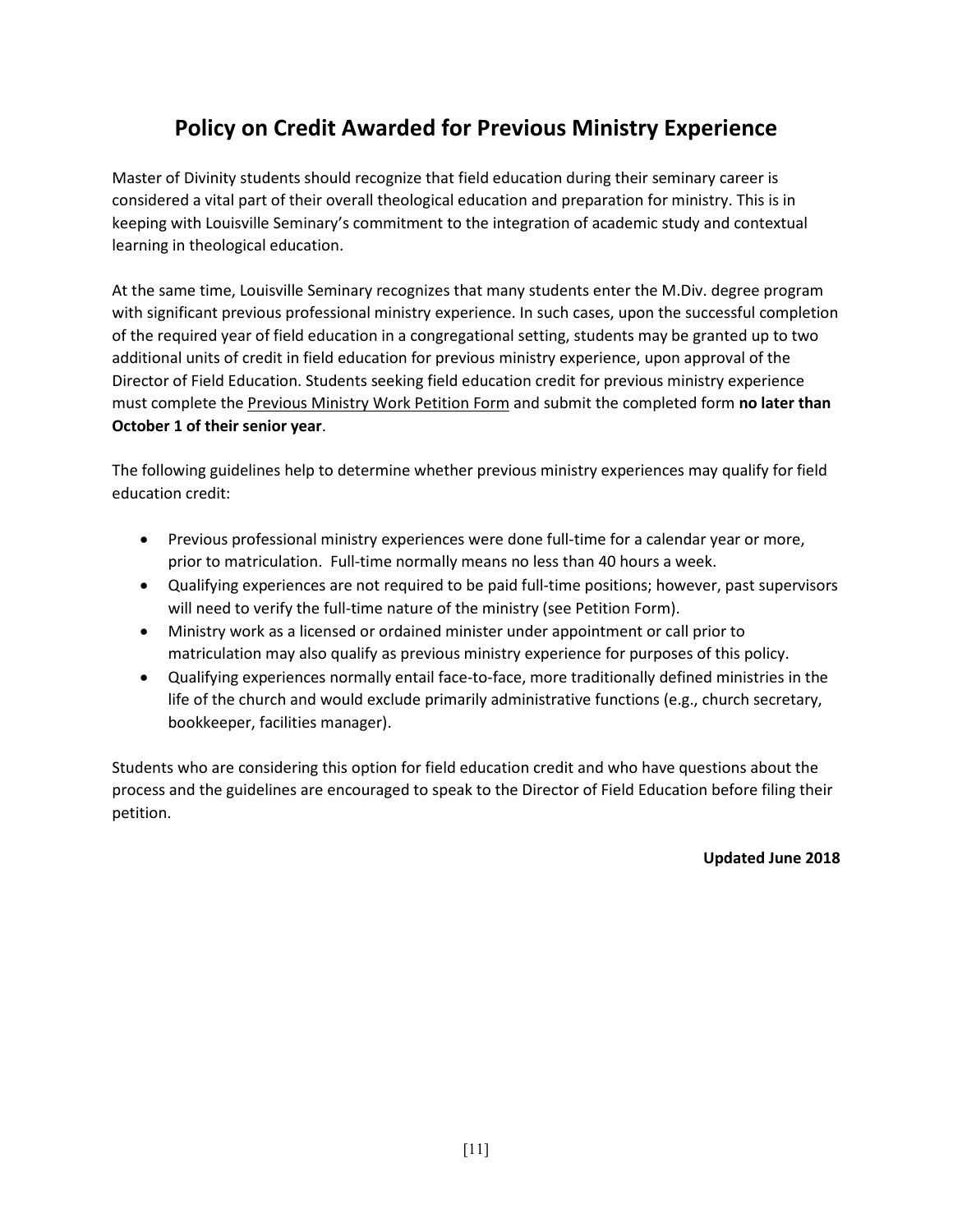### **Policy on Clinical Pastoral Education**

### **Student Eligibility**

Students are not eligible to take a fall or a spring CPE unit during their first year at Louisville Seminary.

### **Field Education Units and Academic Credit**

Students will receive two units of field education for one unit of Clinical Pastoral Education. Registration is made in the Field Education office.

Students who pay the per hour class registration fee to Louisville Seminary will receive three (3) hours of academic credit. Registration is made in the Registrar's office. Any student who chooses not to do CPE for academic credit is directly responsible for the unit fee charged by the site where he or she participates. In this case, the student must consult with the registrar.

### **CPE Applications**

Deadlines for CPE applications are listed on the current "Field Education Calendar." CPE application deadlines are also printed in the *Seminary Times* prior to the due dates. Demand for summer CPE positions is extremely high. These applications need to be submitted by the beginning of November. Programs other than summer are sometimes more flexible in admitting students.

PLEASE NOTE: Students will need considerable time to complete a CPE application.

### **Payment of CPE Fees**

Louisville Seminary will pay directly to the Louisville Cluster the \$850.00 Louisville Cluster supervision fee for students taking their first unit of CPE within institutions of the Louisville Cluster. Louisville Seminary will pay up to \$850.00 in unit fees for students taking a first unit of CPE outside the Louisville Cluster. This payment will be made directly to the CPE site. The Seminary will not pay application fees or interview fees to institutions outside the Louisville Cluster.

The seminary will pay **no fees** for a second unit of CPE.

Students interested in Parish Based CPE in the Louisville Cluster need to be aware of a fee of *approximately* \$1,425.00 (\$25 of this amount is an application fee which should accompany the CPE application) for this special unit of CPE. The Seminary will pay only \$850.00 of this cost directly to the CPE supervisor; the balance is the student's responsibility.

### **To Apply to a Center in the Louisville Cluster**

Students should not contact individual sites. The Field Education Office has the CPE application or students may go on line to the national organization website, [www.acpe.edu.](http://www.acpe.edu/) Students should visit the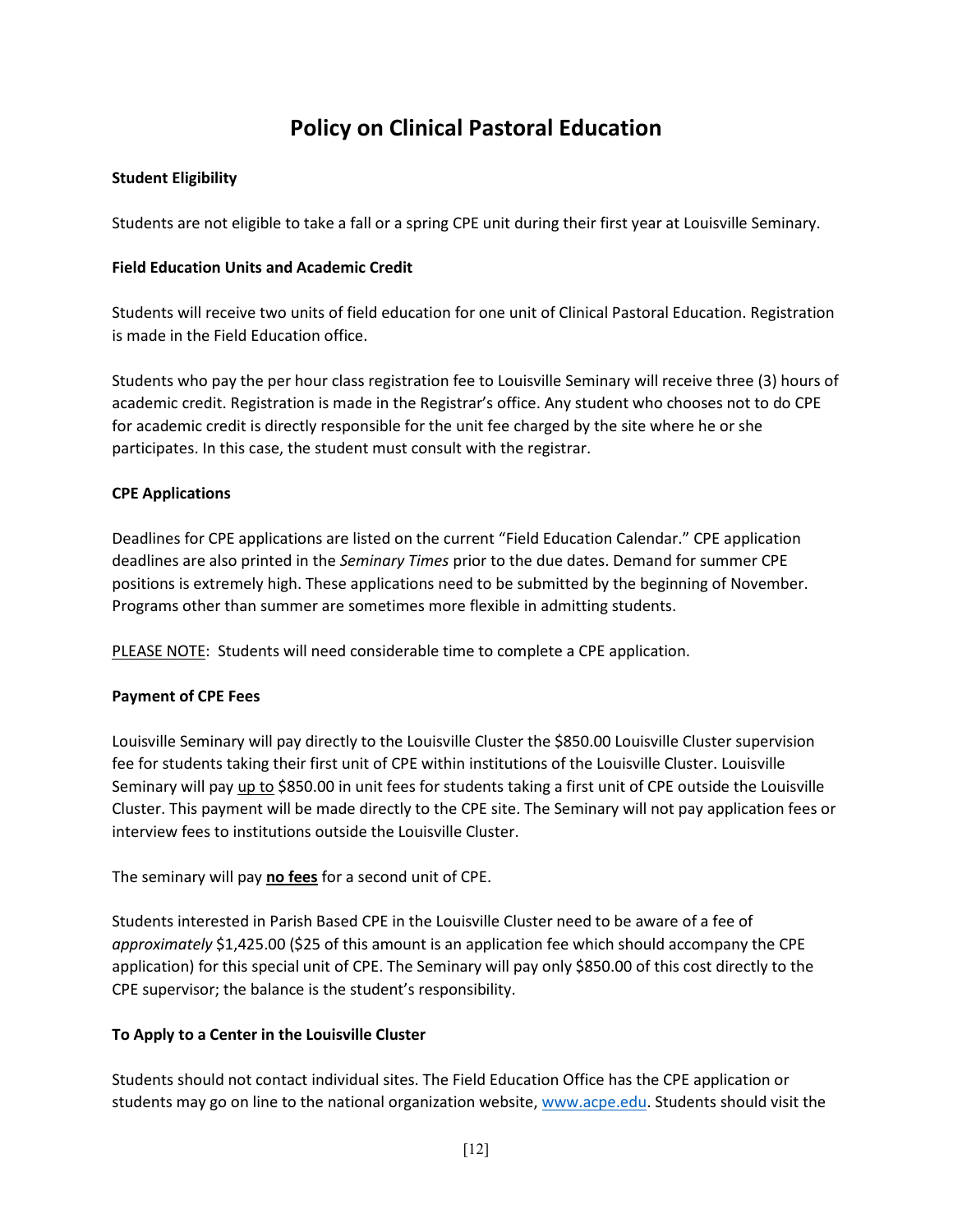Field Education Office for additional information regarding application requirements. The Louisville Cluster waves the application fee for students applying through the Field Education Office.

Students must bring to the Field Education Office an original application (CPE form and responses to questions) and a copy of all paperwork. The Field Education Office will send applications to Cluster sites.

### **To Apply to a Center outside the Louisville Cluster**

Applications may be obtained on the website of the national organization[, www.acpe.edu](http://www.acpe.edu/) or in the Field Education Office. However, it is strongly recommended that students phone or email the institution to which they will apply, to find out pertinent information about the program and the institution's requirements, and make their name known to the director of the program. Most institutions personalize the CPE application with their logo and may prefer to have students request the institution's specific application form.

The Field Education Office has the contact information for approved CPE sites throughout the United States. This information is also on the national organization's website.

Students must notify the Field Education Office of their intent to apply for a CPE position prior to submitting an application to an institution. The Field Education Office will not arrange for any payment to an institution until there is a copy of the student's CPE application on file in the Field Education Office and the student registers for CPE in the Field Education Office (FE114) and with the Registrar (PC3143).

Students are responsible for arranging to have a copy of their complete CPE Evaluation, with an academic grade, sent to the Field Education Office from the CPE institution where the student worked. Grades will be submitted to the Registrar only from forms received from the CPE site.

### **Withdrawal from a CPE Program**

There is no refund of tuition if a student withdraws from the CPE program. In addition, the Seminary will not pay any future CPE supervision fees for another unit of CPE taken by the student.

However, if the withdrawal is for verified medical reasons, tuition and CPE fees may be negotiated on an individual basis. The student, in this case, may be responsible for all or part of the supervision fee for another unit of CPE.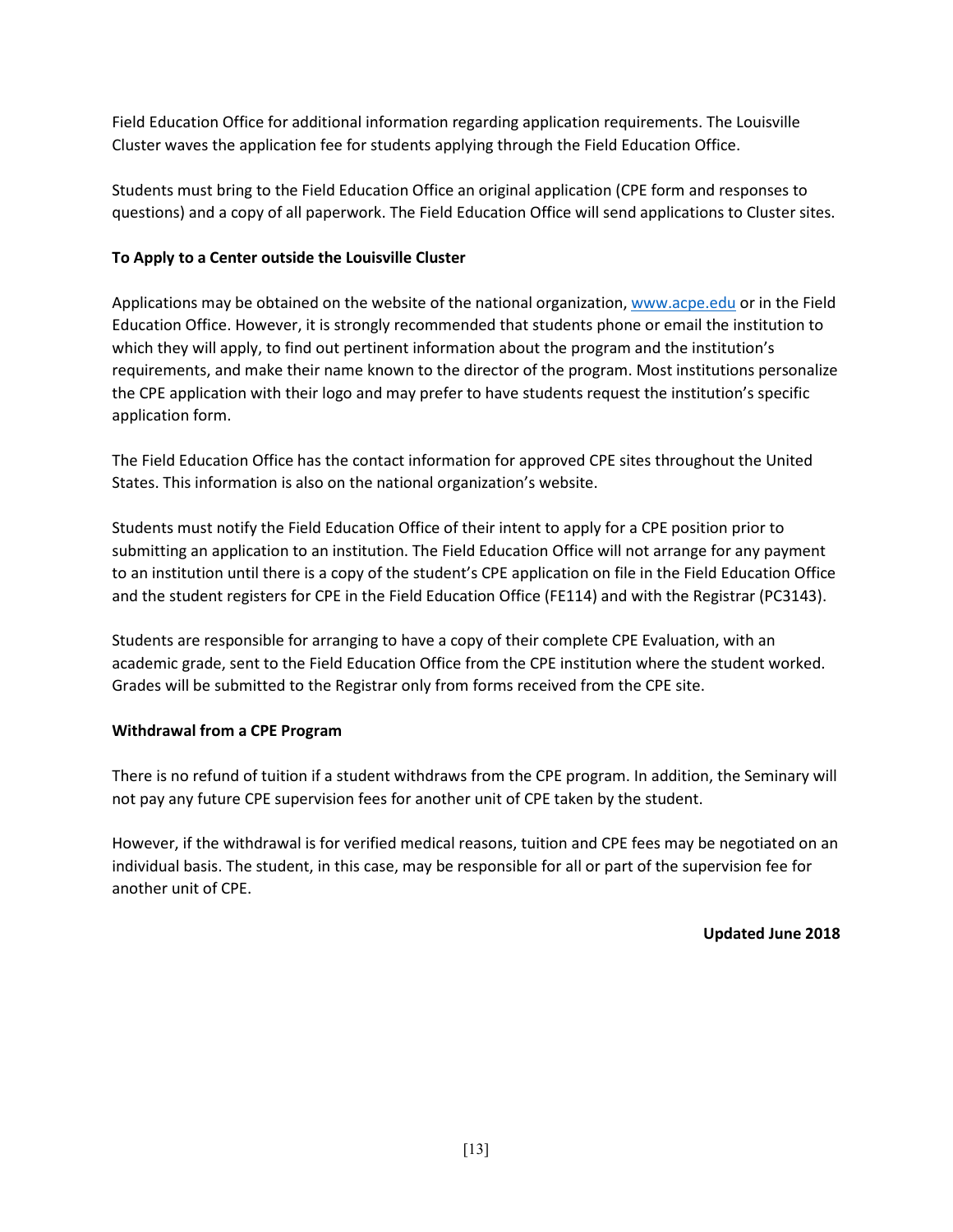### **Summer Internships**

Summer internship programs in congregations, cross-cultural settings, or agencies provide an in-depth experience in ministry for seminary students.

The summer internship program is ordinarily open to any student who has satisfactorily completed two (2) semesters of full-time academic work. Internships are at least ten (10) weeks in length and involve a student in full-time ministry (35-40 hours per week).

To receive approval as a field education internship site, the following criteria must be met:

- 1. A broad based position description that gives the student a wide variety of experiences. For a congregation there must be experience in worship and preaching, pastoral care with a variety of ages (including nursing home and hospital visits), administration, group resourcing, Christian education and youth ministry, etc.
- 2. An approved on or off site supervisor who will covenant with the seminary to be available to the student one hour a week for formal supervision, at times of crisis or emergency, and for needed check-ins.
- 3. A minimum stipend of \$1500.00 a month. Some opportunities offer considerably more remuneration, including housing, travel expenses in the field, and health insurance, as the site understands the internship as part of the congregation or agency's ministry.

Sites seeking approval must submit the following information to the Director of Field Education:

- A Ministry Site Information Form OR Position description, Site Description and Vitae of Supervisor;
- Signed covenant between the supervisor and Louisville Seminary;
- A letter of commitment to the student and Field Education Office, assuring the minimum financial arrangements will be met .

A personal visit or telephone call with the Director of Field Education often provides helpful information and an opportunity to explore issues of concern. Once approved, the above information is kept in the Field Education Office for perusal by students seeking an internship.

### **Student Responsibility for Summer Field Education**

Students interested in internships or required by their ordaining body to pursue such a position initiate the search through conversation with the Director of Field Education. Files of approved internships are kept in the field Education Office and in the Field Educations section of the LPTS website. Students may apply for one of these positions or negotiate his or her internship with a site willing to meet the above requirements.

Before accepting an internship, the student is responsible for submitting to the Field Education Office the documents required from the potential site and supervisor and the student's preliminary goals for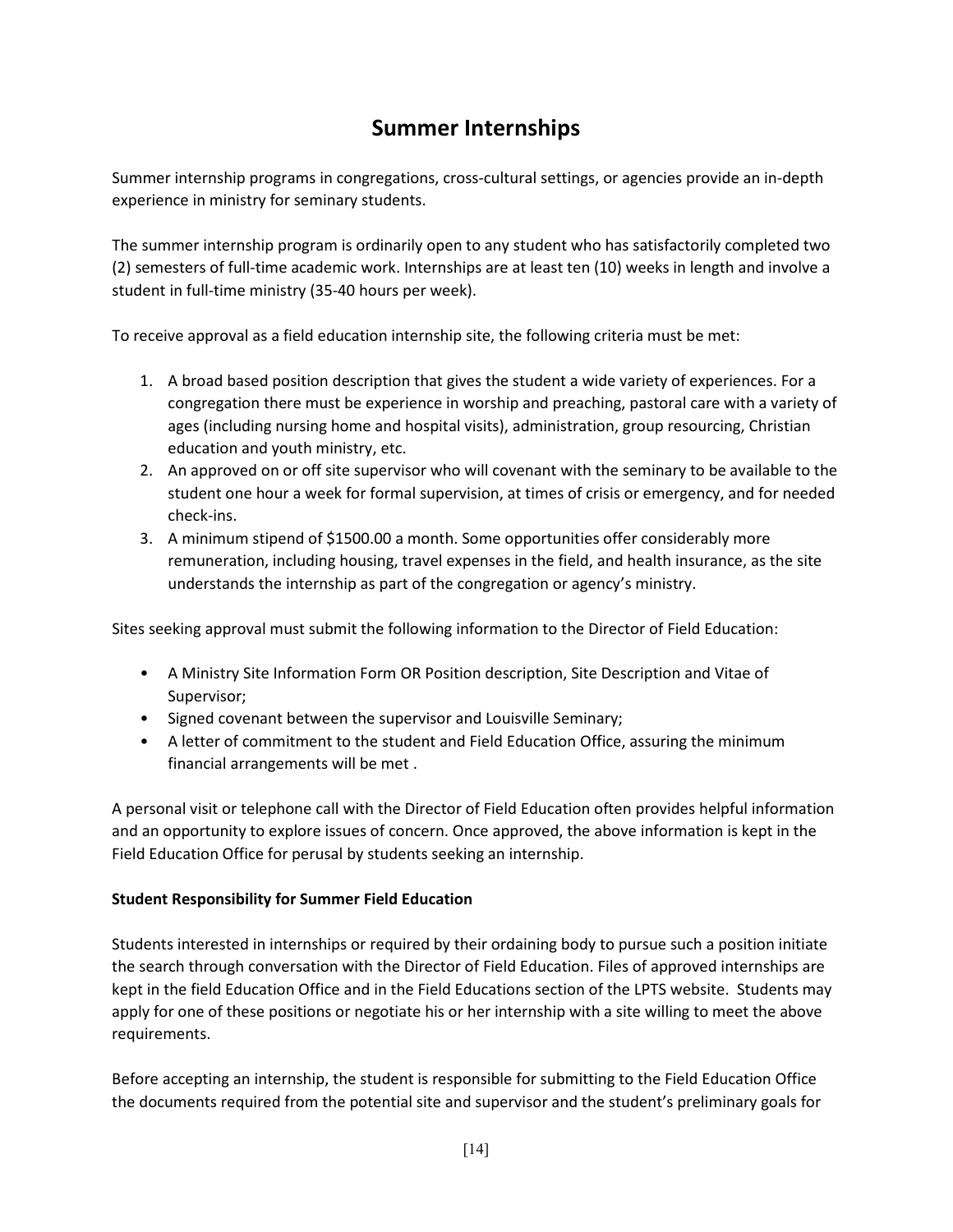the position. Confirmation of the suitability of the position will be delivered in writing to the student. The students is then responsible for writing a letter of acceptance to the placement with a copy sent to the Field Education Office.

Prior to departure, the student must register in the Field Education Office for the internship. Also, the student needs to inform the Registrar's Office and the Business Office of address and telephone numbers where they can be reached.

An Administrative Agreement and Learning Covenant are to be completed by the student and supervisor and returned to the Field Education Office within the first month of the internship. The student and supervisor may also agree to write case studies, using the model explored in *Shared Wisdom*. The case studies should be submitted to the Field Education Office. Evaluation forms are to be completed at the conclusion of the internship.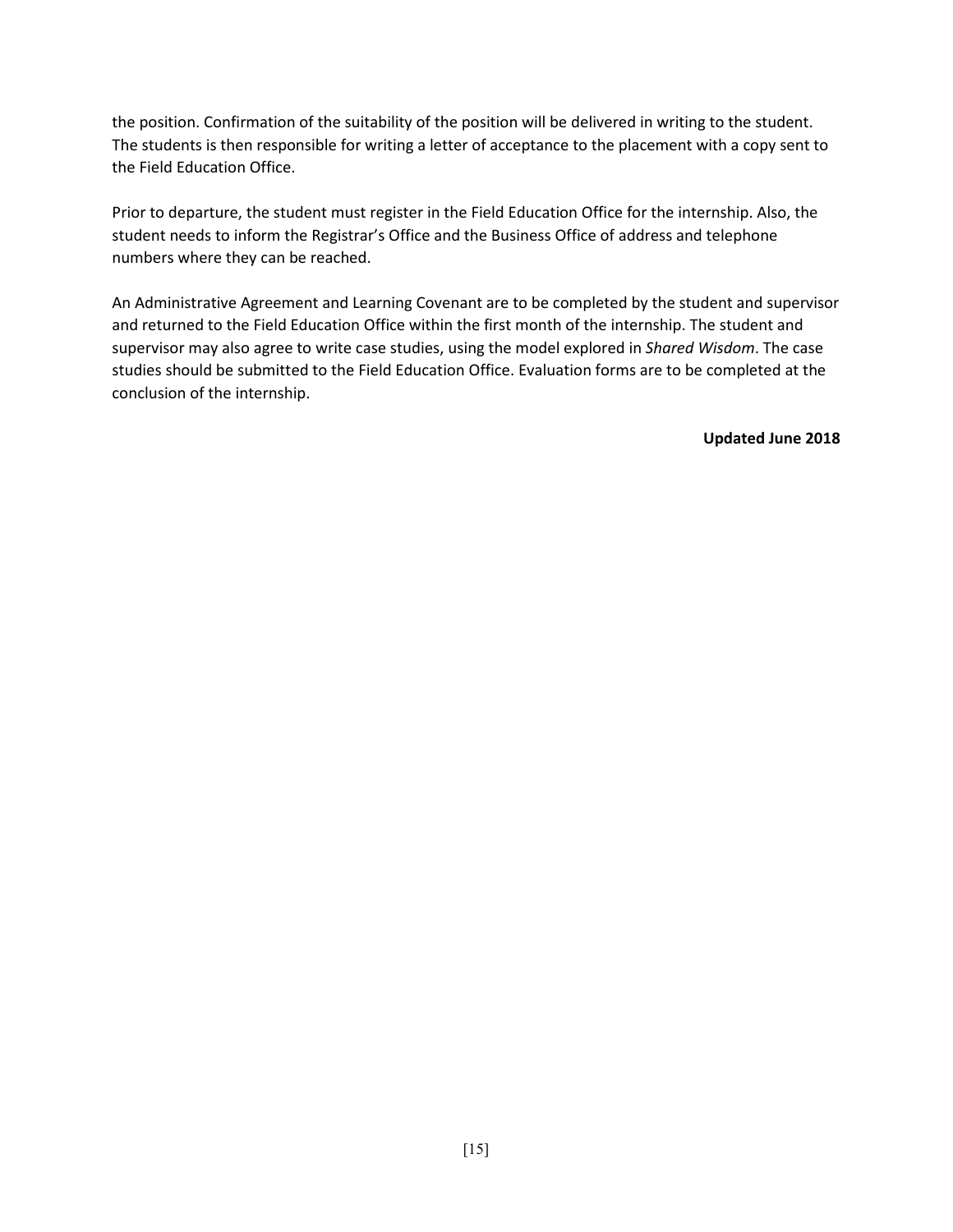### **Year-Long Internships**

Year-long internship programs in congregations, cross-cultural settings, international settings, or agencies provide an in-depth experience in ministry for seminary students.

The internship program is normally open to any student who has satisfactorily completed three (3) semesters of academic work and two (2) semesters of Field Education. Internships are typically nine, twelve or fifteen months and involve a student in full time ministry (35-40 hours per week).

To receive approval as a field education internship site, the following criteria must be met:

- 1. A broad based position description that gives the student a wide variety of experiences. For a congregation there must be experience in worship and preaching, pastoral care with a variety of ages (including hospital and nursing home calls), administration, group resourcing, Christian education and youth ministry, etc.
- 2. An approved on or off site supervisor who will covenant with the seminary to be available to the student one hour a week for formal supervision, at times of crisis or emergency, and for needed check-ins.
- 3. A minimum stipend of \$1500 a month plus housing, travel expenses in the field, and health insurance. An intern conference is held on the seminary campus in mid-winter; the site is required to provide for the student's travel expenses. Some opportunities offer considerably more remuneration as the site understands the internship as part of the congregation or agency's ministry.

Sites seeking approval must submit the following information to the Director of Field Education:

- A Ministry Site Information Form OR Position description, Site Description and Vitae of Supervisor;
- Signed covenant between the supervisor and Louisville Seminary;
- A letter of commitment to the student and Field Education Office, assuring the minimum financial arrangements will be met.

A personal visit or telephone call with the Director of Field Education often provides helpful information and an opportunity to explore issues of concern. Once approved, the above information is kept in the Field Education Office for perusal by students seeking an internship.

### **Student Responsibility for Field Education**

Students interested in internships or required by their ordaining body to pursue such a position initiate the search through conversation with the Director of Field Education. Files of approved internships are kept in the Field Education Office and in the Field Education section of the LPTS website. Students may apply for one of these positions or negotiate his or her internship with a site willing to meet the above requirements.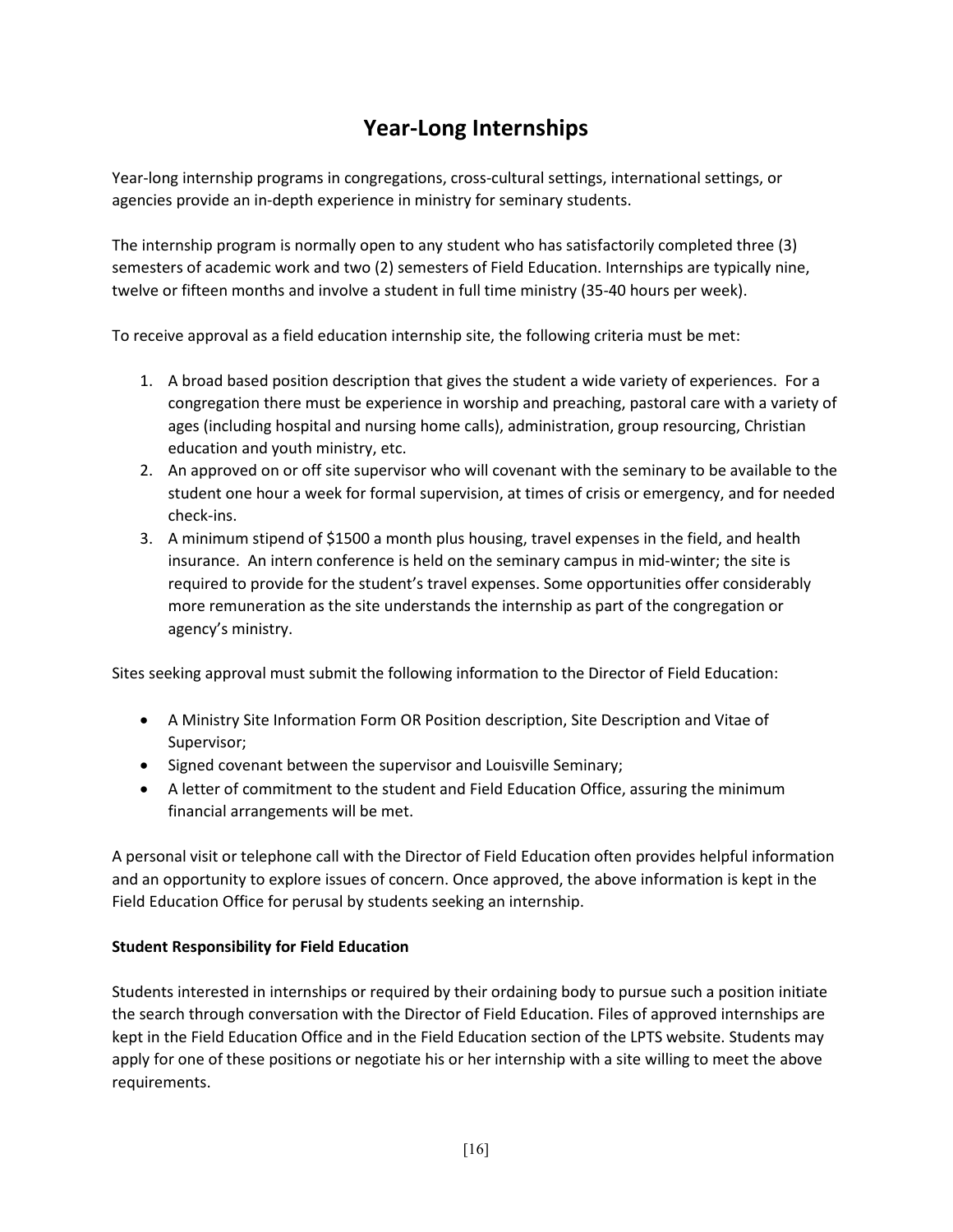Before accepting an internship, the student is responsible for submitting to the Field Education Office the documents required from the potential site and supervisor and the student's preliminary goals for the position. Confirmation of the suitability of the position will be delivered in writing to the student. The student is then responsible for writing a letter of acceptance to the placement with a copy sent to the Field Education Office.

During the internship, the student must complete a 3 credit Independent Study which is developed with a faculty member prior to the internship. The Director of Field Education must approve the Independent Study.

Prior to departure the student must register in the Field Education Office for the internship and with the Registrar for the Independent Study. Regular tuition applies. The student is also responsible for informing the Registrar's Office and the Business Office of address and telephone numbers and other pertinent contact information.

An Administrative Agreement and Learning Covenant are to be completed by the student and supervisor and returned to the Field Education Office within the first month of the internship. The student and supervisor may also agree to write case studies, using the model explored in *Shared Wisdom*. The case studies should be submitted to the Field Education Office. An evaluation from the student, the supervisor, and the Lay Committee are to be completed half way through the internship and at the conclusion of the internship. These are to be sent to the Field Education Office.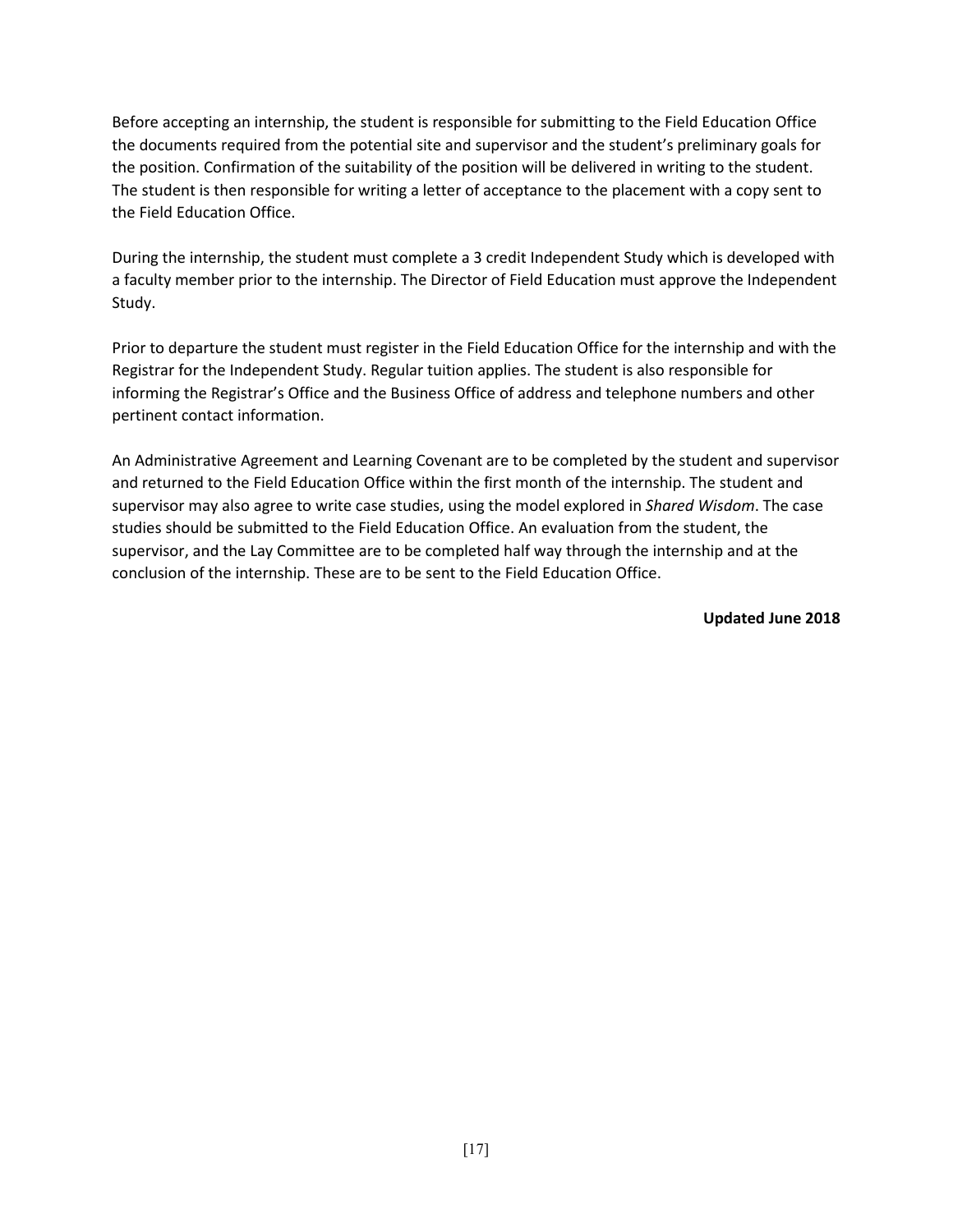### **Surviving Field Education Paperwork**

**It will help if you keep in mind that most Field Education is an 34 week,** *continuing experience***. Field Education begins in September and ends in May of the following year**.

Students are responsible for communicating Field Ed paperwork requirements to the supervisor. Most supervisors are aware of the required paperwork. However, the student should discuss due dates with supervisors and remind them of upcoming requirements.

*Remember to make copies of all Field Education paperwork for your own files.*

There are two types of forms: Annual and semester.

### **Annual Forms**

These are completed once - at the beginning of your FE placement. All FE students must complete a Sexual Misconduct Declaration form. Many students must also complete a "Notification of Placement" letter (to specific denominational judicatory body).

Students in certain campus and agency placements, who are eligible for Federal Work Study funds, must sign a FWS notification letter that will be kept in their payroll file.

### **Semester Forms**

- Field Education Registration form
- Administrative Agreement and Learning Covenant
- Field Education Evaluation
- Field Education Evaluation by the Nurturing Committee (for most church placements)

All FE students must register for their FE experience. FE Registration forms are in the FE section of the LPTS website. The form must have an original student signature. Submit to the Field Education Office, SH104. **You cannot register for Field Education in the Registrar's Office.**

Administrative Agreement and Learning Covenant – Completed with your supervisor and submitted to the FE office. This paperwork is normally due in September and January (and June, for summer placements). Check the FE Calendar for specific due dates.

Field Education Evaluation – This paperwork is due in December and in May (and, for summer placements, in late August). It is recommended that the student and supervisor **begin the process in early November**, and again in the **middle of April**. Students and supervisors should read and discuss each other's section of the evaluation and make any corrections and/or additions. Supervisor and student signatures and dates must be at the end of the supervisor's evaluation comments and at the end of the student's evaluation comments. Check the FE Calendar for due dates.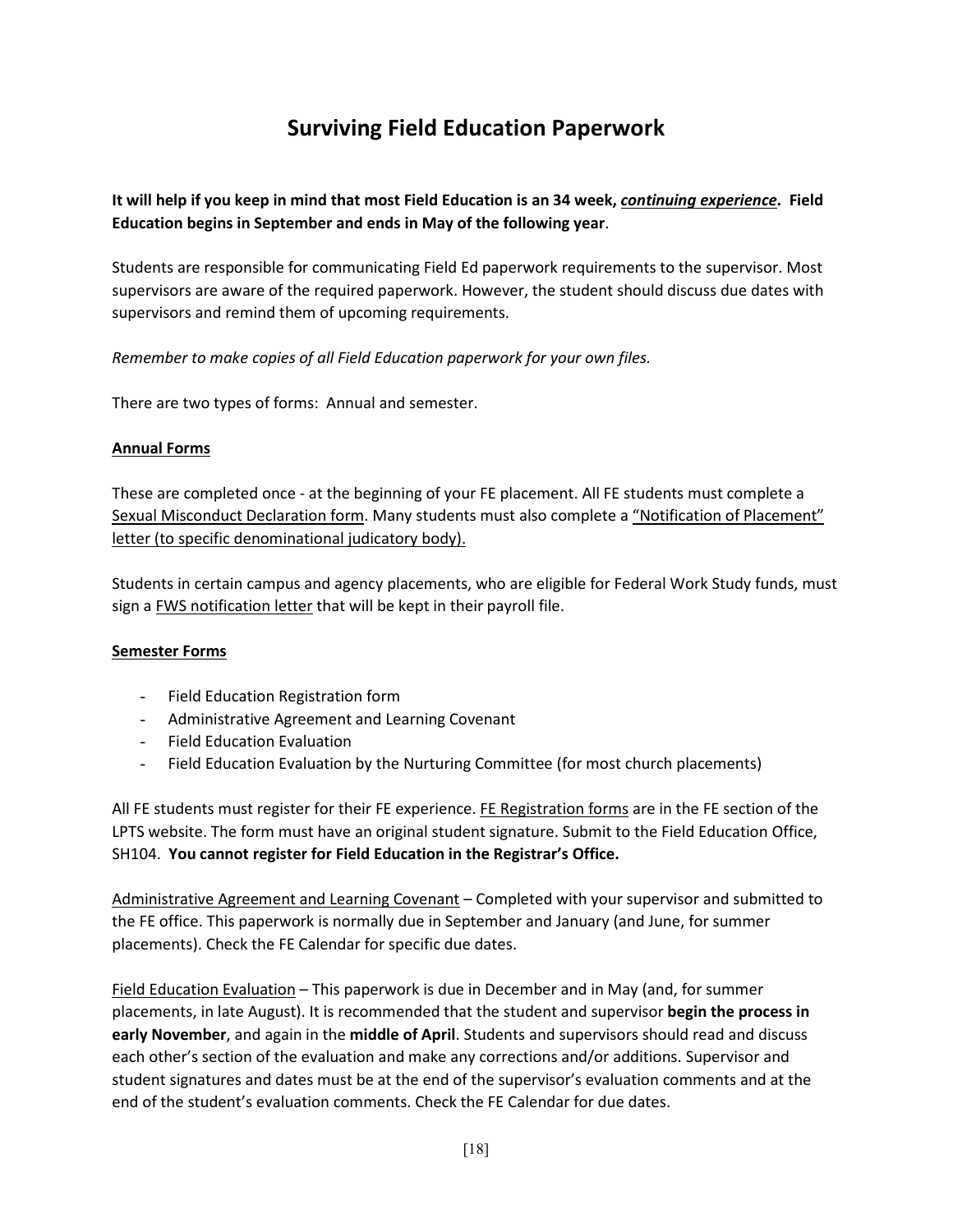Please note that the evaluation is a **packet**. The top sheet is the paper that has your grade on it and both the student's and supervisor's signature. The **supervisor** will check off the student's grade. For congregational placements where there is a Nurturing Committee or other similar group in non-Presbyterian churches, an "Evaluation by the Nurturing Committee" is also required. This will be the last section of the evaluation.

Once the packet is assembled, it should be submitted to the Field Education Office. The Field Education Office files most original paperwork in the individual student files. A second copy is often sent to the CPM chair or similar group for non-Presbyterian students that is overseeing the student's progress in preparation for ordination. A copy of the student's academic transcript for that semester and a letter from the Director of Field Education are included with the Evaluation copy sent to a judicatory.

The third copy of the student's Evaluation is sent to the student's academic advisor.

Students who accept a placement for the summer (or who continue a placement) must complete both the annual *and* semester forms. But, in the summer, the semester forms are due once – Registration form and Administrative Agreement and Learning Covenant at the beginning, Evaluation at the end.

### **\*\*\*CLINICAL PASTORAL EDUCATION (CPE)**

Students can receive 3 academic credits as a general elective and 2 Field Ed units for a CPE experience.

Students must register with the Registrar for the academic credits (PC3143) and in the Field Ed office for the Field Education units (FE114 – C.P.E. – First Unit).

Students must submit the following paperwork prior to beginning the unit of CPE:

- Sexual Misconduct form
- Field Ed Registration form
- Letter to the appropriate denominational authority
- Copy of student's acceptance of CPE position
- Beginning and ending dates of CPE unit; correct name of institution and supervisor

**Important: The CPE Evaluation is a clinical evaluation. CPE institutions will not release copies without specific, signed permission from students. PLEASE be sure to sign a release form to have a copy of your complete CPE evaluation (both supervisor and student parts) sent to the Field Education Office. If the institution's policy is to send only the supervisor's part of the evaluation, then the student must submit to the FE office a copy of his/her part of the evaluation.**

Before the CPE unit ends, students will receive a form from the FE office that will give to us permission to forward a copy of your complete CPE Evaluation to your CPM or denominational person (for non-Presbyterians). This form must be returned as soon as possible.

Students are responsible for reading the Field Education "Policy on Clinical Pastoral Education" (on the LPTS website in the "Field Education" section).